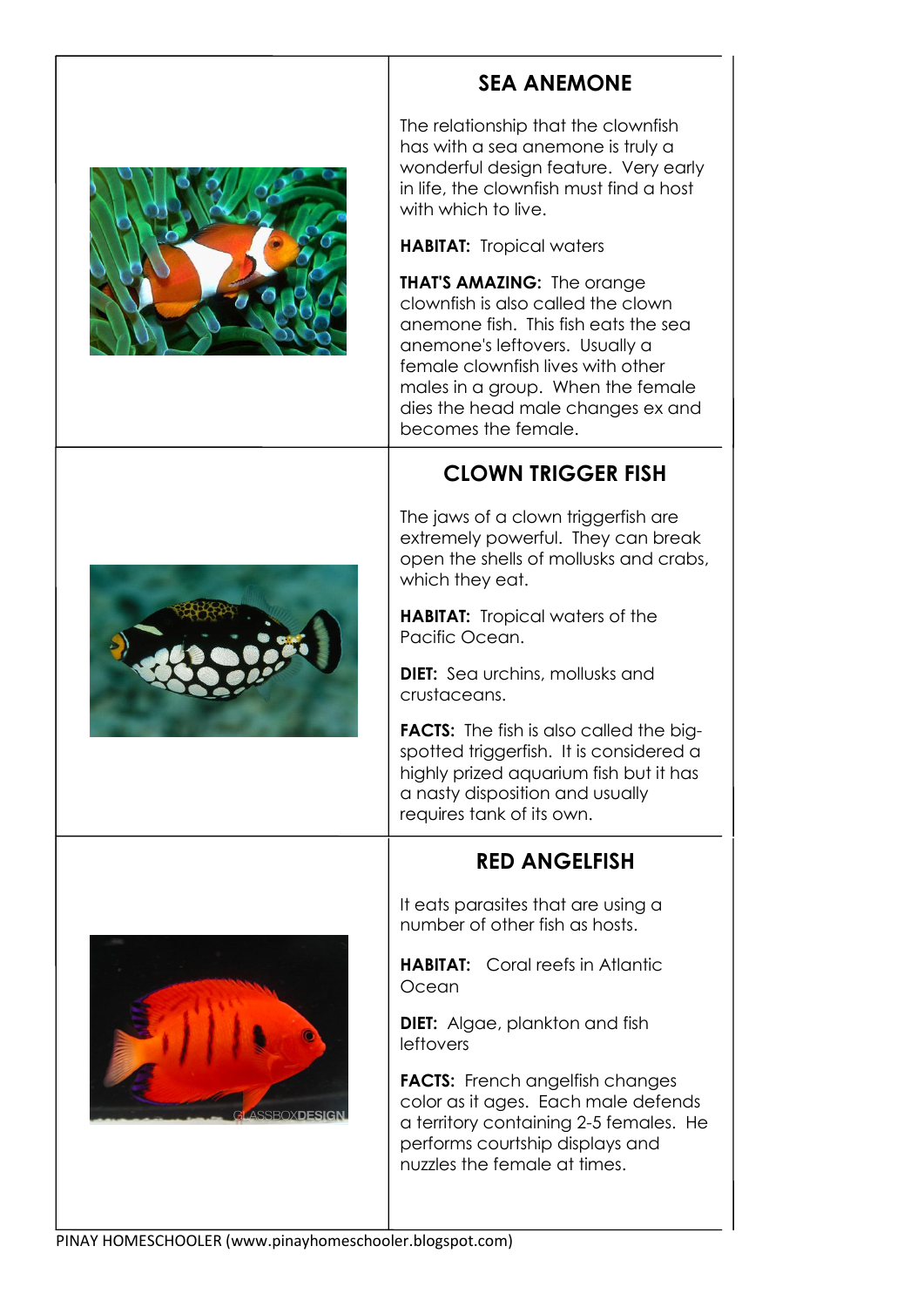

# **BLUE TANG FISH**

**HABITAT:** In reefs in the Pacific and Indian Oceans, west of Hawaii to East Africa

**DIET:** Browses on filamentous algae

**THAT'S AMAZING:** The yellow tang is designed with sharp spines near its tail to help protect itself against predators and to anchor it to the rocks while sleeping. The mouth is perfectly designed to eat the algae on rocks.

## **OCTOPUS**

**HABITAT:** Temperate northwest and northeast Pacific waters.

**DIET:** Small crabs, and scallops, snails, fish, turtles and crustaceans.

**THAT'S AMAZING:** It squirt purple ink at a supposed predator as a defense mechanism. It is considered to be one of the most intelligent sea creatures. Newly hatched young are the size of a grin of rice. The octopus sense of touch is very acute.

## **PARROT FISH**



**HABITAT:** Tropical coral reefs of the Caribbean, from the West Indies to Florida

**THAT'S AMAZING:** This family is named "parrotfishes" because the shape of the teeth resembles a bird's beak plus the fact at they are often brilliantly colored. Some species of parrotfish secrete a mucous envelope to sleep in. This mucous is thought to give it some protection from predators. The parrotfish plays an important role in the health of the coral reef-it feeds on algae that should smother the coral if left to grow.